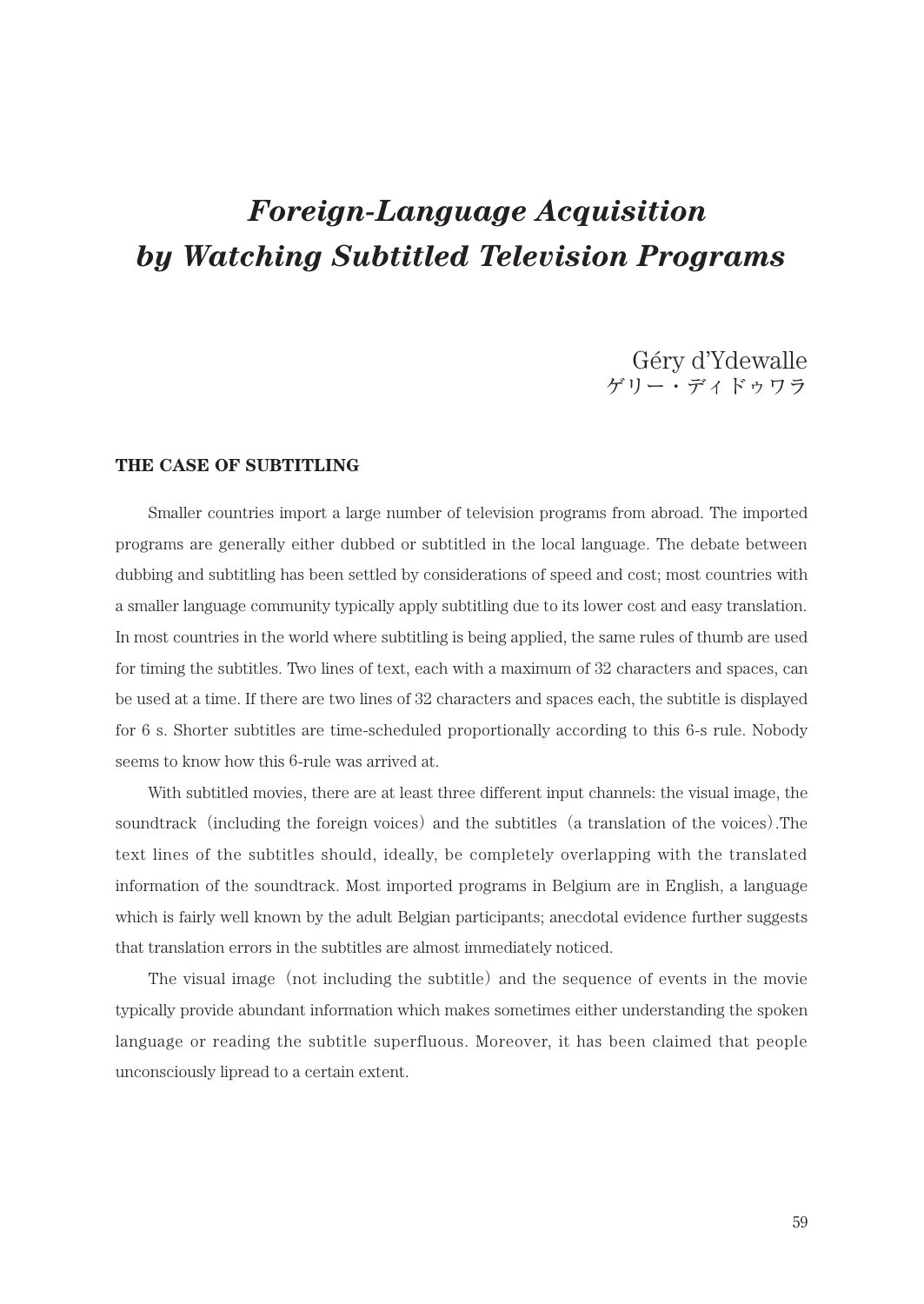#### **READING SUBTITLES, MANDATORY?**

How is a person able to divide and shift his or her attention in such a complex situation? To answer this question, observers watched a subtitled movie and we measured their eye-movement fixation patterns between image and subtitles. d'Ydewalle, Van Rensbergen, and Pollet(1987) showed that Dutch-speaking subjects were able to switch effortlessly between the visual image and the subtitle. Moreover, the time spent in processing the subtitle did not change when reading the subtitle was made either more important for understanding the program(by switching off the soundtrack) or less compelling(when the subject knows the foreign language very well). Therefore, it was concluded that reading the subtitle at its onset presentation is more or less obligatory; it is unaffected by major contextual factors such as the availability of the soundtrack and important episodic characteristics of actions in the movie.

In order to explain the findings, two hypotheses were formulated. First, reading a subtitle is more efficient than listening to the foreign language. Second, Dutch-speaking subjects are very familiar with subtitles before they ever master the foreign language. The experience may still lead them later to reading the subtitle even when they know the foreign language very well.

The main evidence in favor of the first hypothesis came from d'Ydewalle, Praet, Verfaillie, and Van Rensbergen(1991). In Experiment 1, American subjects watched an American movie with English soundtrack and subtitles. Despite their lack of familiarity with subtitles, they spent considerable time in the subtitled area. Accordingly, subtitle reading cannot be due to habit formation from long-term experience. In Experiment 2, a movie in Dutch with Dutch subtitles was shown to Dutch-speaking subjects. They also looked extensively at the subtitles, suggesting that reading the subtitles is preferred because of efficiency in following and understanding the movie.

In d'Ydewalle and Van Rensbergen (1989), some evidence was gathered for the second hypothesis by recording eye movements of young children. Although the attention pattern of fourth- and sixth-grade children did not differ from the pattern of adults, the pattern of secondgrade children depended largely on the movie shown. For example, second-grade children watched a subtitled "Garfield" (a heavily verbally loaded cartoon) exactly as adults did, but they did not read the subtitles in "Popeye" (an action-oriented cartoon). This suggests that reading subtitles is not yet completely compulsory for young children, although they are well able to read them (as evidenced by their behavior when watching "Garfield").

The preceding studies all used segments from film or a television series. As summarized in d' Ydewalle and Gielen (1992), we also used news broadcast. News broadcast differs in several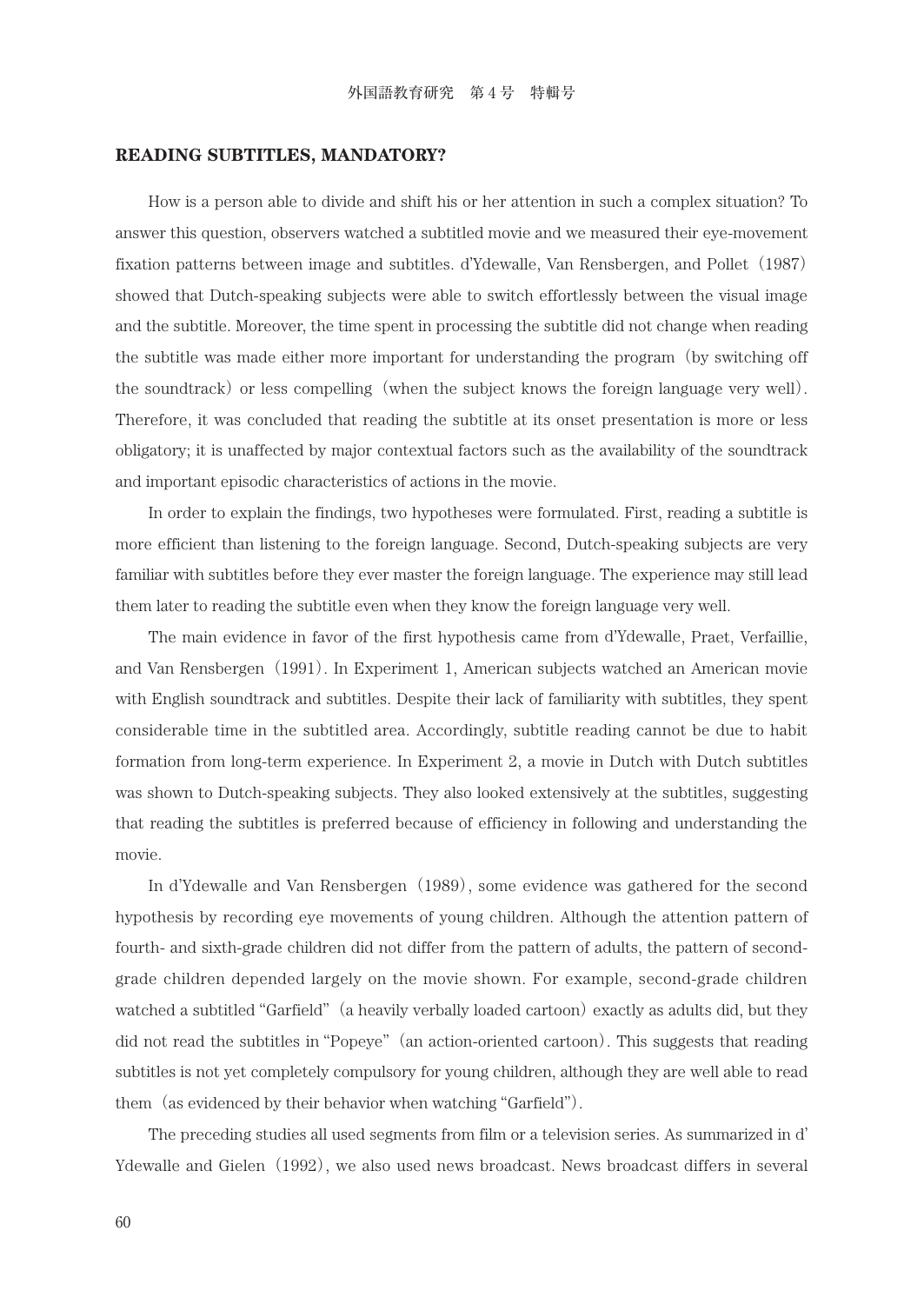respects from film. First, one is not used to watching a news broadcast with subtitles whereas 90% of the films shown on Belgian television networks are foreign and subtitled in Dutch(or French). Second, film represents entertainment, deals with only one story with a beginning and an end, and features a number of reappearing characters. The images are often more attractive than the dialogue, and the pace is, in general, rather slow. A news broadcast, on the other hand, is meant to inform the viewers of what is going on in the world at large. The text is often far more important than are the images. A news broadcast provides a great deal of concrete information in a short period of time. Moreover, the different news items within a news broadcast do not relate to one another. The Dutch-speaking subjects were divided into four conditions: a Dutch film, a German film, a Dutch news broadcast, and a German news broadcast, all provided with Dutch subtitles. The results can be summarized as follows. With news broadcast, subjects had a greater need for subtitles as they started to look at the subtitles at a faster pace and read them for longer periods, even when the spoken news broadcast was in their own language.

Elderly people complain more about subtitles than other age groups. d'Ydewalle, Warlop, and Van Rensbergen(1989), using again eye-movement recordings, found that with longer subtitles, younger people looked longer at the subtitle than the older people. As younger people read faster than older people and therefore finish reading earlier, younger people start re-reading the subtitles and therefore, linger longer in the subtitles. The age-related difference does not occur with shorter subtitles because in that case nobody has extra time available due to their shorter presentations. Watching subtitled programs requires to integrate continuously the information from the image, subtitles, and sound, and older subjects are considerably slower to integrate; therefore, older subjects return to the image as quickly as possible after a first reading of the subtitles. A number of detailed analyses of the data as well as the screening of the video recordings confirmed the above explanation.

Verfaillie and d'Ydewalle (1987) investigated subjects who were deaf from birth. Three different sources of information were presented: subtitles, sign language, and information from lip movements. The eye movements of the subjects were measured while they were watching a spoken television story. All subjects were shown stories in four different modalities:(a) speaker, sign interpreter, and subtitles at the same time; (b) subtitles and sign interpreter; (c) subtitles and speaker; and  $(d)$  speaker and sign interpreter. The results showed overwhelmingly a preference for the subtitles. When enough time was left after reading the subtitles, the subjects looked at other parts of the screen, preferring signs to lip reading.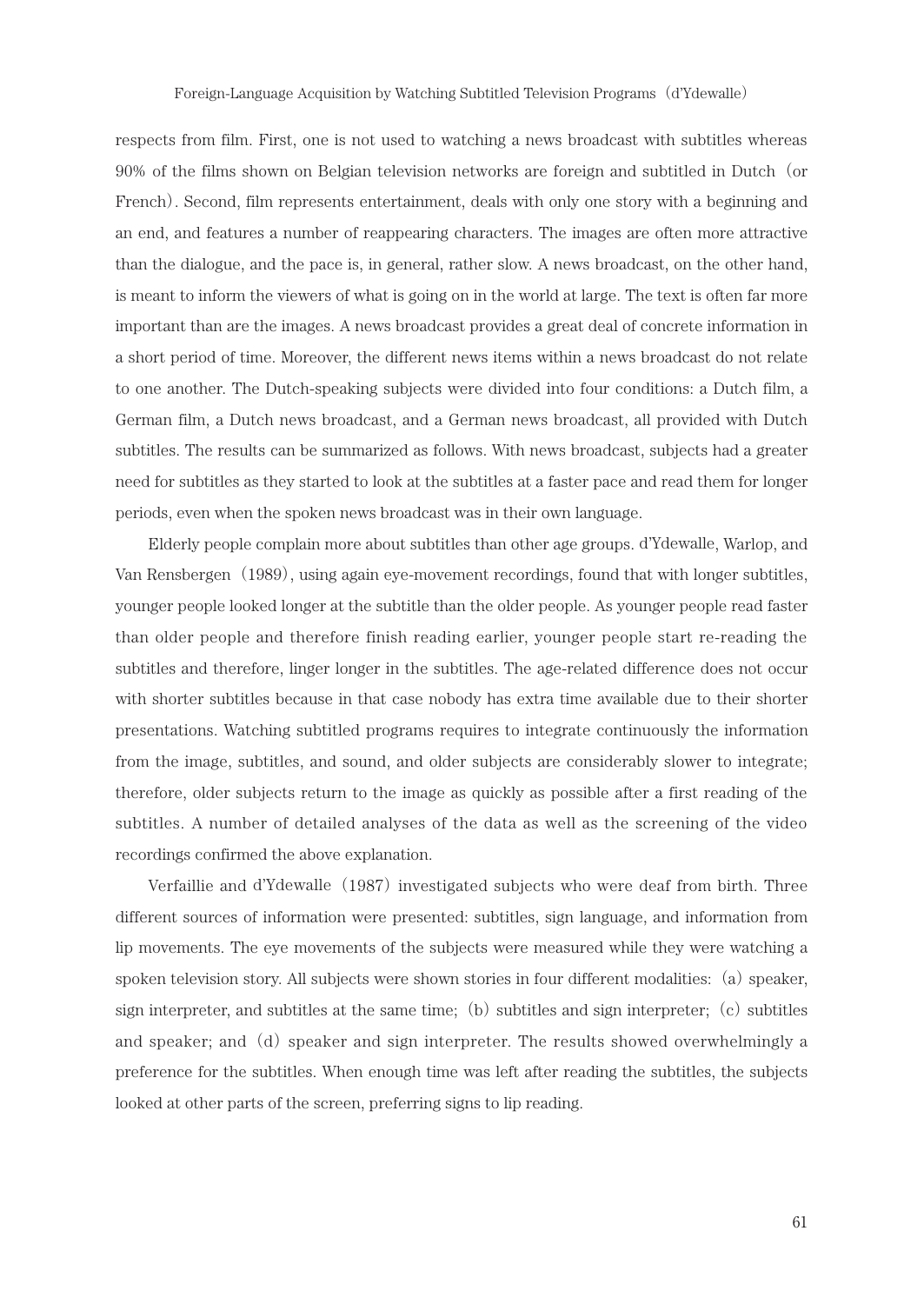### **WHAT ABOUT THE SOUNDTRACK?**

While so far it is clear that reading the subtitles does occur, and switching the attention from the visual image to reading the subtitles happens to be effortless and almost automatic, the next question is whether the soundtrack is also processed to a certain extent simultaneously. Most of the subtitled films that are shown on the Dutch-speaking television networks are spoken in English or French, two languages that most of the Dutch-speaking adults are at least familiar with. As such, it is perfectly possible that part of the soundtrack is processed as well. This is already suggested incidentally by spontaneous reports from the subjects that the translation in the subtitle did not fully agree with the spoken dialogue, in cases where such a mismatch had occurred. In Sohl(1989) with adults, a double-task technique was used. Apart from watching a television program, the subjects had to react to flashing lights  $(+ \text{ a sound } \text{beep})$  as fast as possible. The reaction time to the flashing lights was taken as a measurement for the amount of processing done with the first task, which was the viewing of a television program. The flashing lights were given at specific moments: subtitle and speaker(s) present, no subtitle, and neither subtitle nor speaker $(s)$  present. The results showed that the presence of subtitles consumes resources, and independently, the presence of voice also slows down the reaction times. The slowest reaction times with adults were obtained whenever both a speaker and a subtitle were present, which suggests that the adult participants do make an effort to follow the speech.

Since both subtitles (in the native language) and sound track (in the foreign language) are processed almost in parallel, there may be language acquisition in such a context. Simultaneous viewing of the subtitles and listening to the soundtrack may be a factor in language acquisition. Can watching (and enjoying) subtitled television programs incidentally lead to foreign-language acquisition?

Pavakanun and d'Ydewalle (1992) and d'Ydewalle and Pavakanun (1995, 1997) investigated incidental foreign-language acquisition in the context of watching subtitled television programs. In the experiments, the language in the soundtrack and in the subtitles was manipulated: either the foreign language or the mother language in the soundtrack, or no soundtrack; likewise, either the foreign language or mother language in the subtitle, or no subtitles, leading to a 3 x 3 design. The standard condition is of course when the foreign language is in the soundtrack and the mother language in the subtitle; reversed subtitling refers to the condition where the mother language is in the soundtrack and the subtitles are in the foreign language. The adult participants were shown the subtitled cartoons for about 15 min long; immediately thereafter, foreignlanguage acquisition was tested. The findings established without any doubts that there is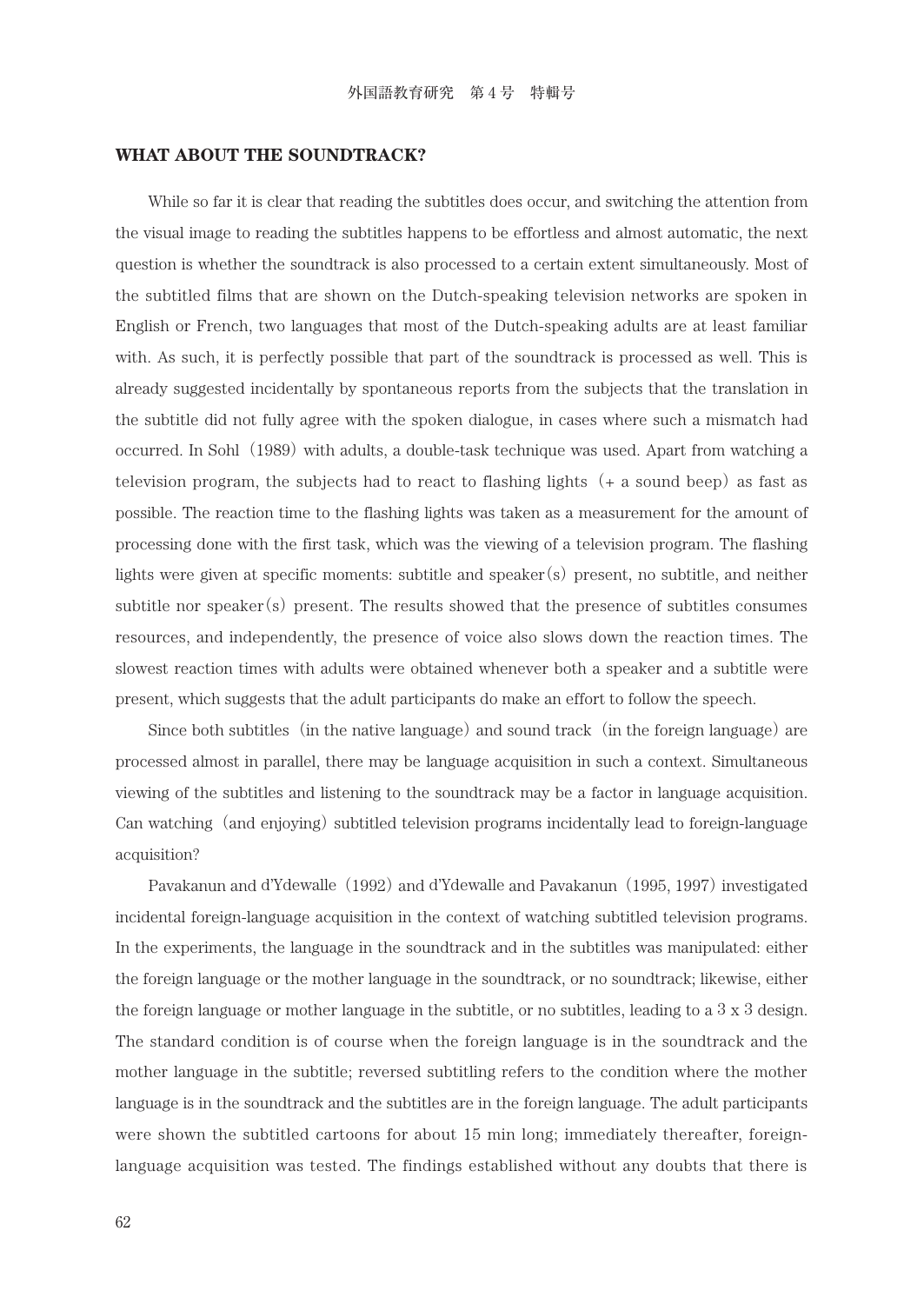considerable incidental language acquisition simply by watching a short subtitled movie. Surprisingly, there was not necessarily less foreign language acquisition when the foreign and mother languages were vastly different. In fact, there was not much support for distinguishing the language families as a function of their acquisition (see also d'Ydewalle & Pavakanun, 1997). In agreement with other studies(d'Ydewalle & Pavakanun, 1995; Holobow et al., 1984; Lambert et al., 1981; Lambert & Holobow, 1984; Pavakanun & d'Ydewalle, 1992), reversed subtitling enhanced language acquisition even more than the standard subtitling. However, performance in all tests on syntax and grammar acquisition remained relatively poor; acquisition was clearly limited to vocabulary.

# **INCIDENTAL FOREIGN VOCABULARY ACQUISITION**

Several authors explicitly pointed to differences in language acquisition between adults and children(Lambert, Gardner, Olton, & Tunstall, 1970; Lambert & Klineberg, 1967; Larsen & Smalley, 1972; Macnamara, 1973), leading to the conclusion that especially children are successful in acquiring a language by being exposed to the language in an informal context, whereas the effect of such an informal contact is usually more limited in adults. In the context of first-language acquisition the notion critical period is applied (Lenneberg,  $1967$ ), suggesting that children who do not start to acquire a language by the age of 12 will never succeed in achieving normal language proficiency afterwards, even with extensive language training. For second- or foreign-language acquisition, preference is given to the more moderate notion of a sensitive period, which implies that after that period foreign-language acquisition can still take place to some degree, though not in the same way and/or not to the same extent as before the age of 12.

Although some authors favor adults in foreign-language acquisition by pointing to their higher capacity for planning, coordinating and controlling the learning in an explicit learning teaching environment (Ervin-Tripp, 1981; McLaughlin, 1981), everyone seems to agree that children are more sensitive to foreign-language acquisition in a natural context of implicit learning.

By extending the findings of d'Ydewalle and Pavakanun (1995, 1997) and Pavakanun and d' Ydewalle (1992), d'Ydewalle and Van de Poel (1999) investigated implicit foreign-language acquisition in children. To determine not only the possibilities but also the boundaries and limits of foreign-language acquisition in a context like watching subtitled television, the tests involved vocabulary, morphology, and syntax. The first step in foreign-language acquisition is mastering new words, and this should be apparent in tests on vocabulary. Further steps involve the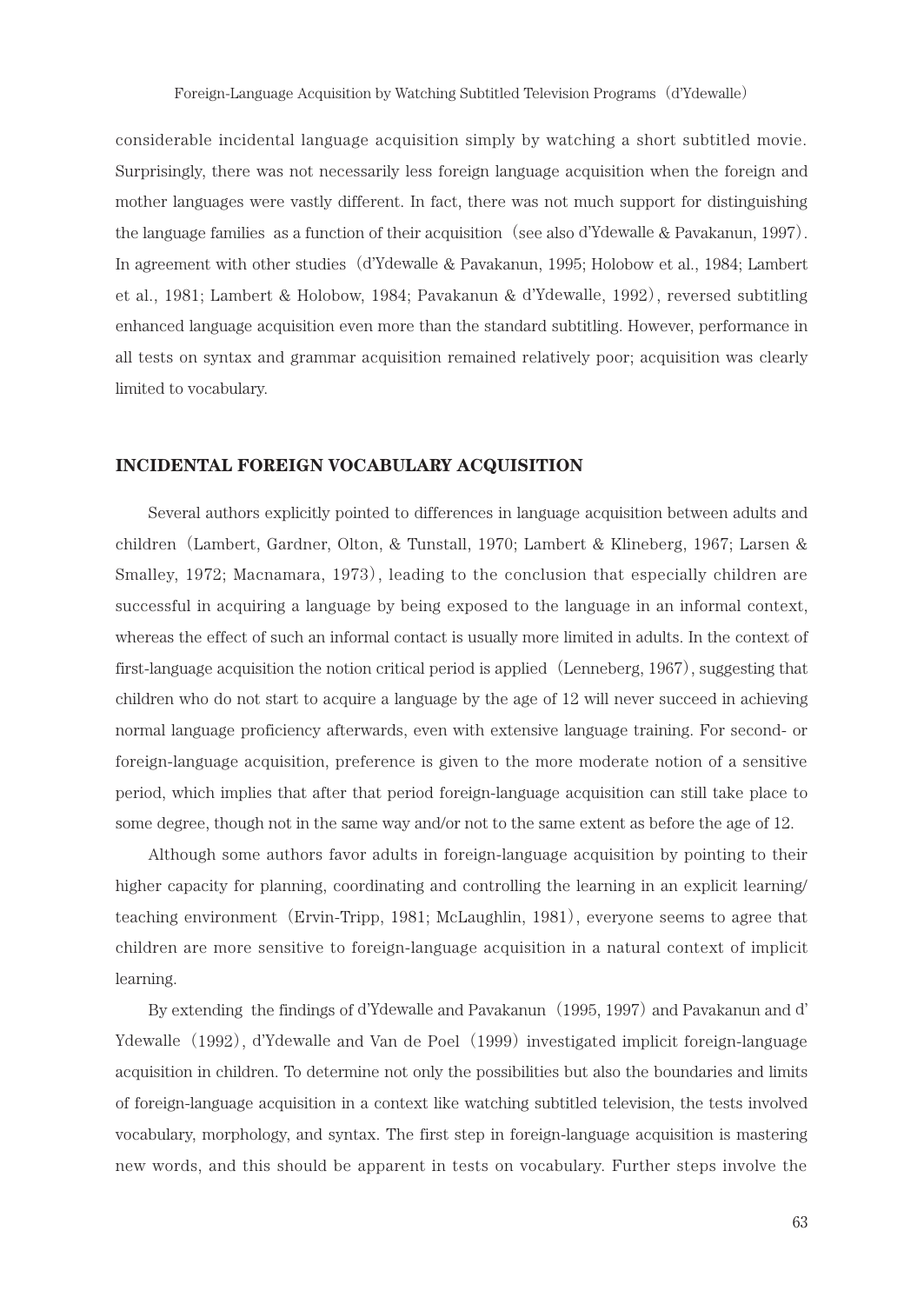acquisition of the morphology and syntax of the foreign language; we expected such an acquisition only to occur after some formal learning of the foreign language. Therefore, the study included children before and after formal learning of one foreign language(French) was started at school. By choosing French and Danish as foreign languages(whereas the first language for all participants was Dutch), the effect of first- and foreign-language similarity could be investigated at the same time (Danish being more similar to Dutch). Finally, using different age groups may give insight into the development of children's implicit language-acquisition capacities and could contribute to our understanding about the existence of a sensitive period for foreign-language acquisition.

The study showed real but limited foreign-language acquisition by children watching a subtitled movie. We did not find evidence for a sensitive language-acquisition period: There was not more acquisition by the children in the present study than by the adults in the former studies, and again, acquisition was largely restricted to the vocabulary.

Despite the assumption that providing subtitles could enhance foreign language processing, and the theory that children would be more prone to acquire a foreign language in an implicit way, our subsequent research on implicit language acquisition by watching subtitled television almost always led to the conclusion that adults performed equally well or even better than children. In order to explain why children don't show more language acquisition in such a situation, the following studies investigated the ongoing processing of subtitled television programs, and whether this processing is different in children, as compared with the processing by the adults.

In studies on the language acquisition, the best results are obtained with reversed subtitling; that is, when the soundtrack contains the spoken message in the native language, and the foreign language is presented in the subtitles (d'Ydewalle & Pavakanun, 1995, Experiment 2; d'Ydewalle & Pavakanun, 1997; d'Ydewalle & Van de Poel, 1999; Holobow, Lambert, & Sayegh, 1984; Lambert, Boehler, & Sidoti, 1981; Lambert & Holobow, 1984; Pavakanun & d'Ydewalle, 1992; for an exception, see d'Ydewalle & Pavakanun, 1995, Experiment 1). As reading subtitles is almost mandatory, the foreign language with reversed subtitles is being processed; in standard subtitling, there is no guarantee that the foreign language in the soundtrack is being attended by children. In countries where most television programs are subtitled, young children have a preference for dubbed movies (the original sound track being replaced by a spoken translation in the native language), instead of watching the original movie with subtitles; adult viewers, on the other hand, strongly prefer subtitling of the original movie (d'Ydewalle, Muylle, & Van Rensbergen, 1985). Accordingly, there are some doubts whether the children do indeed pay attention to the spoken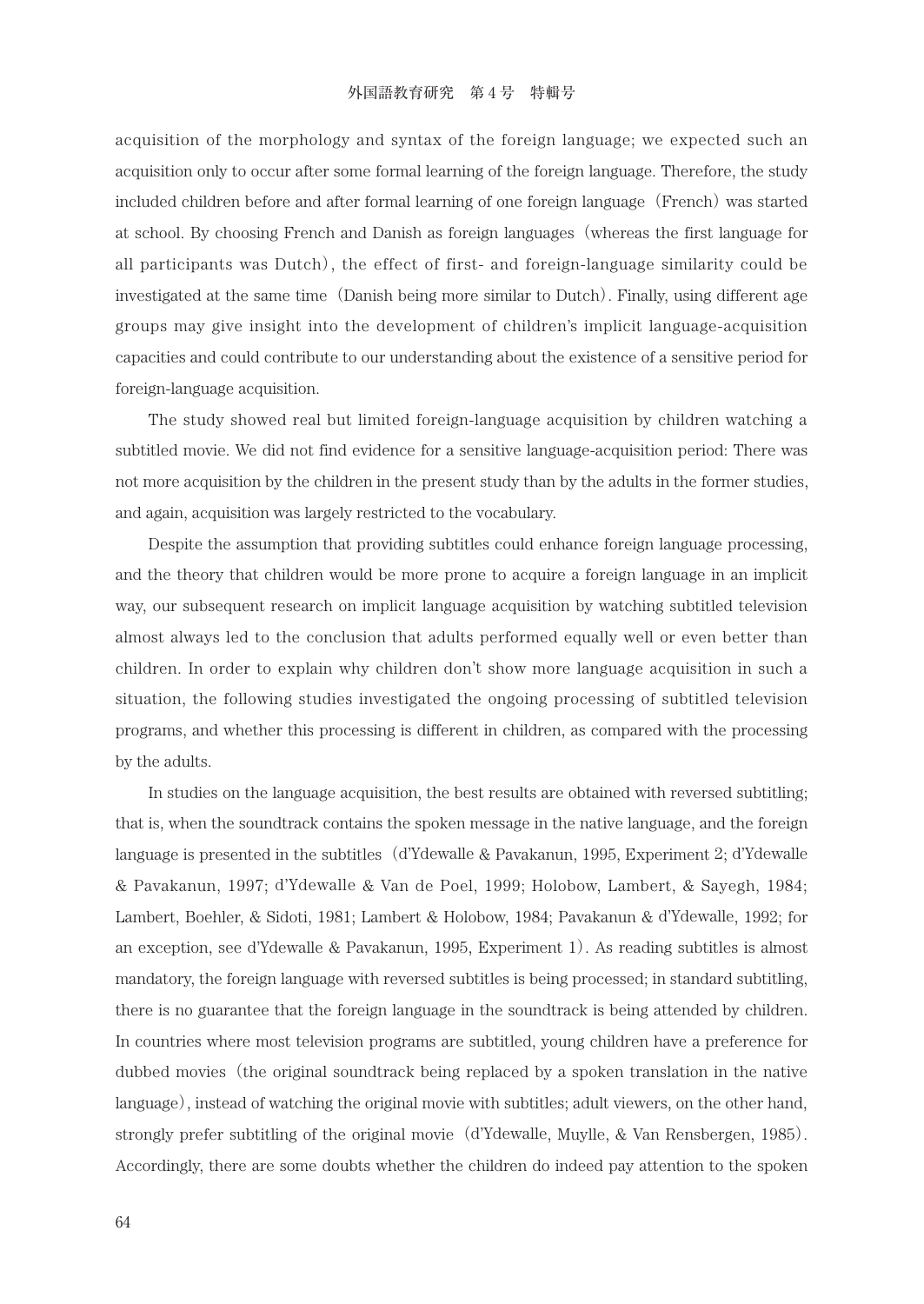foreign language in the soundtrack.

The experiment (d'Ydewalle & Van de Poel,  $2002$ ) investigated the attention allocation over the two sources of linguistic information while watching a subtitled television program. More precisely, the question was whether children make the effort to process a foreign spoken soundtrack when the native language is available in the subtitles. Following Sohl(1989), the dual-task methodology was again applied. The basic assumption is that an individual has available at any time a fixed amount of resources to perform different tasks. The more resources are needed for one task, the less resources are available for a second task, which results in a delay of response or performance on the second task. By looking at response times on the second task, conclusions can then be drawn as to the processing demands of the primary task. The primary task of the participants was simply to watch a movie. At the same time, they had to respond as quickly as possible to a flash of light (which was accompanied by a beep), by pressing a button key in front of them. The light flashes (and beeps) were presented when either image alone, image and sound, image and subtitling or all three channels together were present. By measuring reaction times on that second task, conclusions are inferred about the amount of resources that was required to process the different information sources of the primary task.

The main interest of the experiment was to find out if people, and children in particular, show an attention pattern that could allow for incidental foreign language acquisition while watching subtitled television programs. More specifically, are they able to process a foreign spoken soundtrack as well as to read subtitles in the native language about at the same time?

The experiment gave evidence that attention is indeed paid to the subtitles: Reaction times in the conditions with subtitles were slower than in the conditions without subtitles. Furthermore, there is evidence that the soundtrack is processed as well: Again, reaction times were slower in the conditions with sound than in the conditions without. However, the effects of subtitles and soundtrack on the reaction times were not simply additive, despite their main effects, and not their interaction, being significant. When no soundtrack was available, there was an average increase of 25 ms by adding subtitles; when the soundtrack was available, the average increase by adding subtitles was only 7 ms suggesting that no more processing is being done when both subtitles and soundtrack are available than when only the soundtrack is available. Similarly, when no subtitles were available, there was an average increase of 45 ms by adding the soundtrack; when the subtitles was available, the average increase by adding the soundtrack was only 27 ms. Therefore, it is not clear what happened when both subtitles and soundtrack were available. One possibility is that different pools of resources were allocated for reading and listening; combining both processes can be then done without additional slowing down of the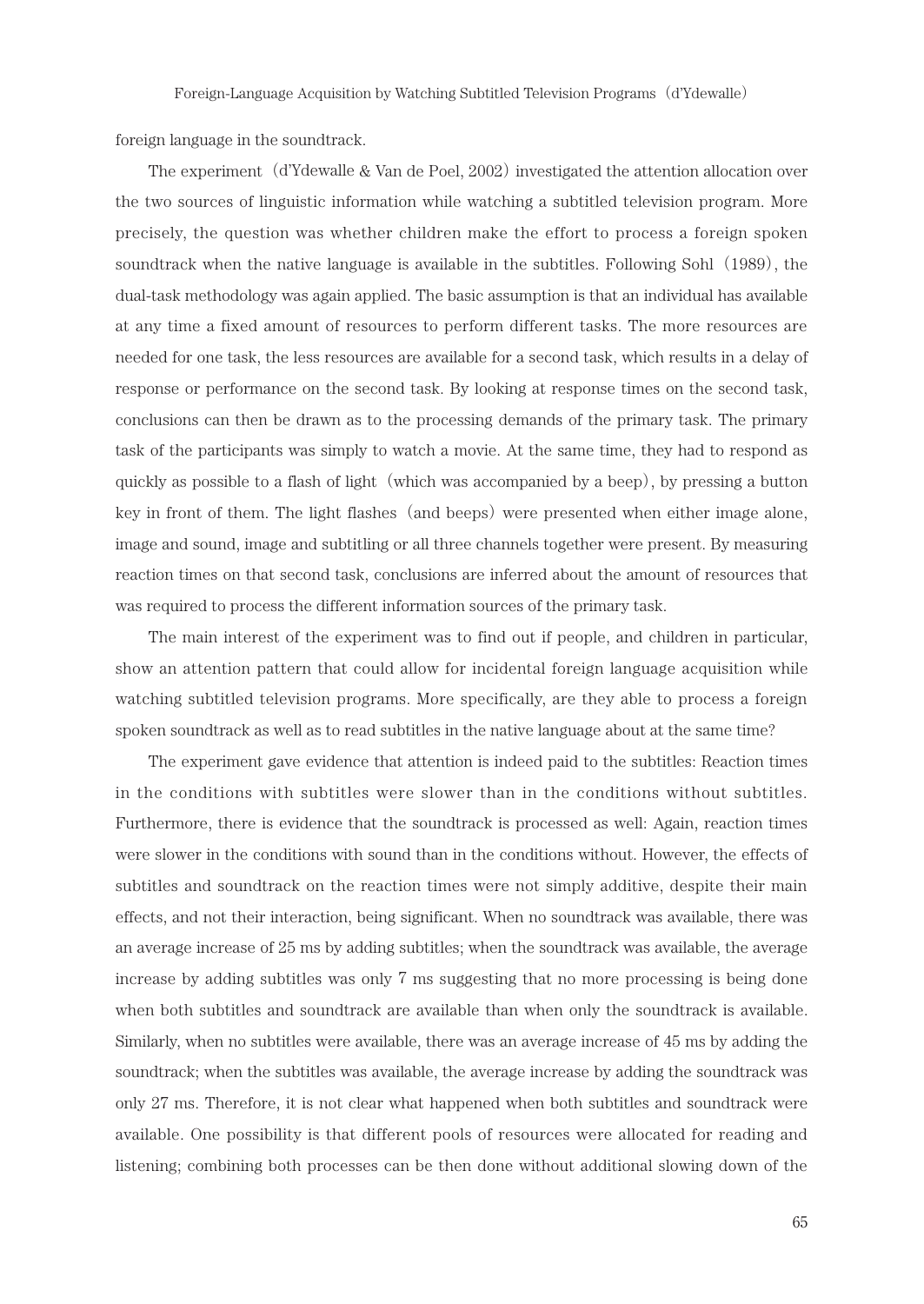reaction times. On the other hand, it could also be argued that there is a limit in the available resources. When both information sources (sound and subtitles) are available, a selection then needs to be made. From our previous studies (for an overview, see d'Ydewalle & Gielen, 1992), we do know that reading the subtitles is almost mandatory, also among children Grade 4, and that this reading is a highly automated behavior. Moreover, the subtitles here were in the native language; accordingly, this information was easier to process than the content of the soundtrack. Therefore, it seems reasonable to assume that when the subtitles and the soundtrack were given, participants' attention was primarily directed to the subtitles, possibly ignoring the soundtrack to a certain extent.

In summary, the absence of the additive effects of subtitles and soundtrack could be due either to the availability of sufficient resources for processing both sources of information independently, or to an allocation of attention only to the subtitles when both sources are available.

The observed absence of additive effects among younger children could be due to an attentional process of ignoring the soundtrack. This could eventually explain why d'Ydewalle and Van de Poel(1999) did not find more foreign-language acquisition among younger children as compared to adults, despite children's superior capacity for implicit language acquisition. Older children may have sufficient resources available to process both sources of information.

To investigate whether the verbal message of a soundtrack in a foreign language is processed, the participants of our next study(d'Ydewalle & Van de Poel, 2002) first watched a foreign spoken movie and thereafter were tested on the recognition of words and sentences from the tape: If the foreign language was being processed, there should be at least some recognition of words or sentences just presented. Previous experiments on the same issue (d'Ydewalle  $\&$ Pavakanun, 1995, 1997; d'Ydewalle & Van de Poel, 1999; Pavakanun & d'Ydewalle, 1992) used recognition tests, often without great success, but they always used tapes on which speakers other than the speakers in the movie spoke the test items to be recognized: The words and sentences already had to be captured or understood at a level higher than pure auditory recognition. In the present experiment, we cut words and sentences to be recognized directly from the movie; these target items were then mixed with words and sentences from other parts of the movie, which participants did not see. To find out whether the availability of subtitles limits the processing of the soundtrack, the video was showed either with or without subtitles.

The findings from the word recognition test were clear-cut as a function of the stated hypotheses. Among the Grade 4 children, it appeared that adding the subtitles detracted the attention of the children from the soundtrack: Their performance on the word recognition test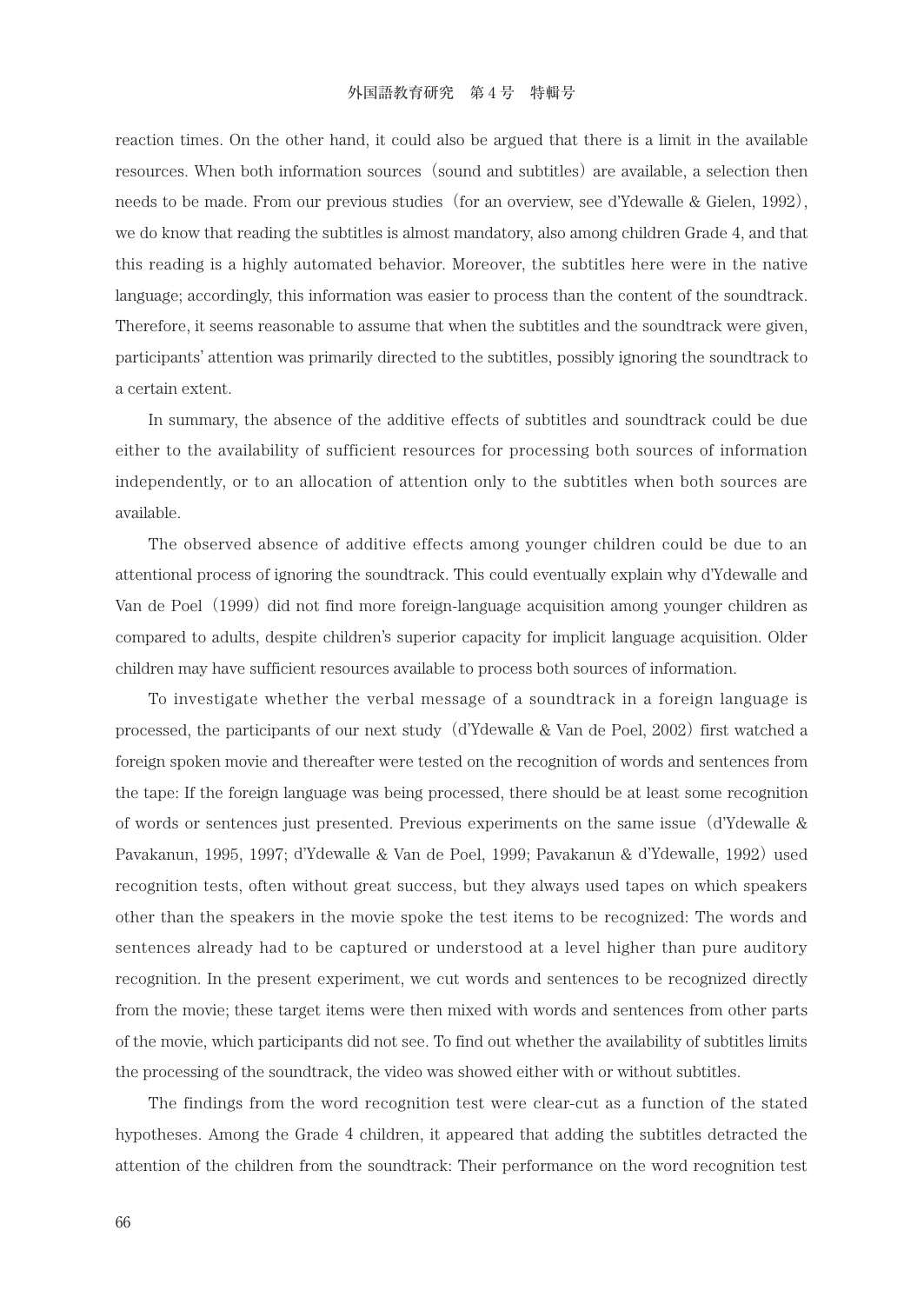went down when the native language was made available in the subtitles. If adding the subtitles to the soundtrack did not increase reaction times in the prior study, this is because those children selected to process the subtitles and to ignore the spoken language in the soundtrack. On the other hand, the word recognition of the Grade 6 children improved by adding the subtitles; those children have sufficient resources available to process both sources of information; that is, the subtitles in the native language and the spoken foreign language are both processed.

So far we only discussed studies involving standard subtitling. With reversed subtitling, a native spoken soundtrack is available and subtitles are provided in the foreign language. Interesting in this context is a recent study which involved eye movement recordings under both standard and reversed subtitling conditions(De Bruycker & d'Ydewalle, in press). Results indicated that under standard subtitling conditions participants spend more time in the subtitle area then under reversed subtitling conditions. This difference is especially large among the children. Moreover, under standard subtitling conditions children spend proportionally more time in the subtitles then adults, while in the reversed subtitling condition no such difference occurs. Since children's reading skills and overall mental capacity are not yet fully developed, they probably need more time to process the subtitles. This might explain why they spend more time in the native subtitles then adults do. However, it is less obvious why the difference between adults and children disappeared when the subtitles are provided in a foreign language. In this case, children will probably notice that it is too hard for them to read and process the subtitles in the foreign language and might therefore mainly ignore them. In adults however, the difference between the standard and the reversed subtitling condition is rather surprising, since reading in adults is a highly automated process. Therefore one would expect them to give equal attention to all subtitles, independently of the language in which they are presented. Apparently however, this is not the case.

Vanachter, De Bruycker, and d'Ydewalle(2002) studied the amount of attention allocated toward image, soundtrack and subtitles, while watching subtitled television, under both standard and reversed subtitling conditions. The double task paradigm was used again. The primary task was simply to watch a subtitled television program. At the same time, participants had to respond as quickly as possible when a beep + flash occurred, by pressing a button key in front of them. These stimuli occurred when either only image, image and sound, image and subtitles or all three channels together were present. With adults, clearly adding subtitles did not produce costs: Reaction times were not slower with either Dutch subtitles (standard subtitling) or Swedish subtitles (reversed subtitling). On the other hand, the soundtrack did produce in both cases (standard and reversed subtitling) a cost, suggesting strongly that the soundtrack was being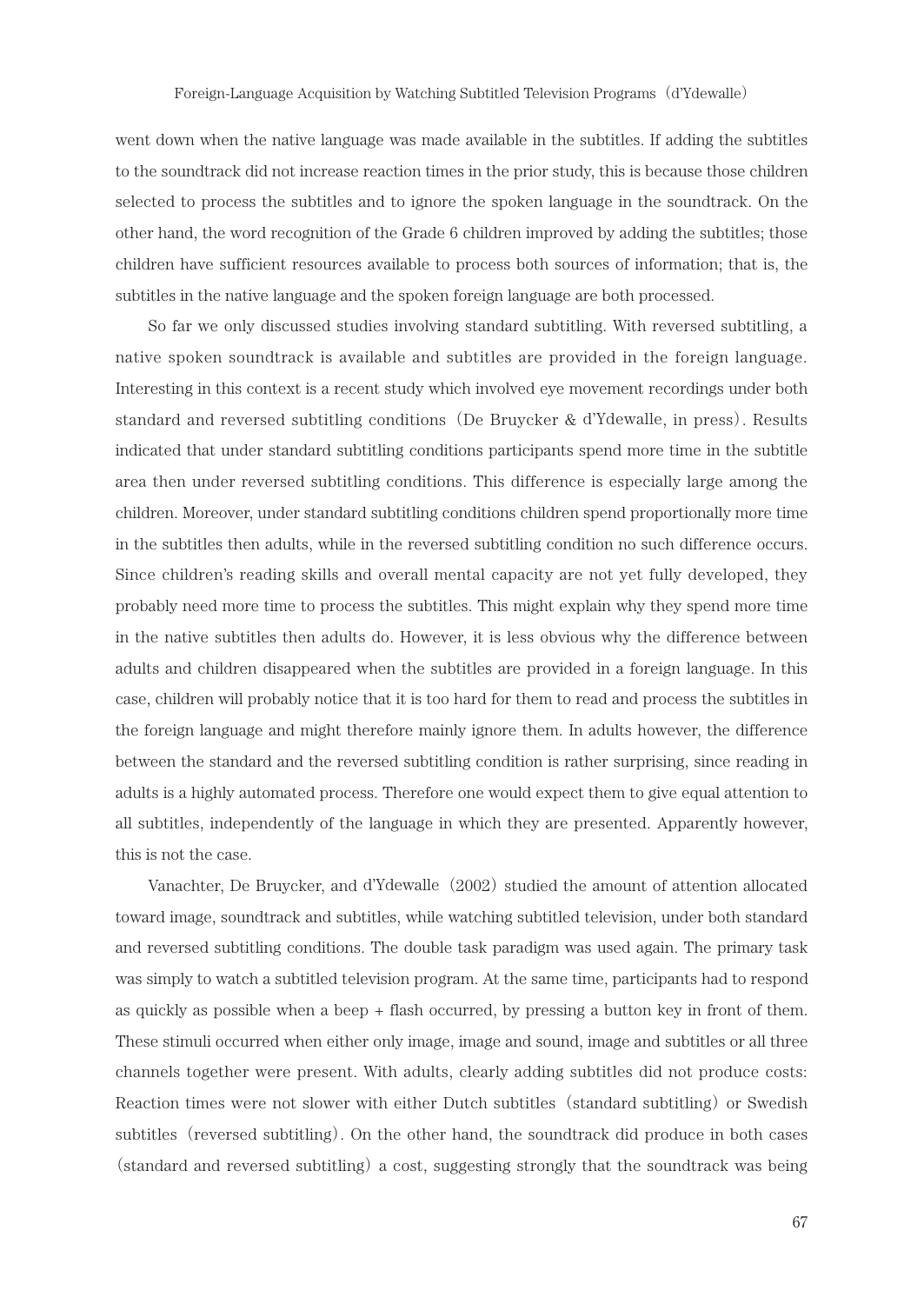# 外国語教育研究 第4号 特輯号

processed in both cases. While the general pattern of findings with adults did not differ in the standard and reversed subtitling, there were major differences with children. In standard subtitling, there was basically an additive effect of the presence of Dutch subtitles and the Swedish soundtrack, suggesting again that the foreign soundtrack was being processed. However, with reversed subtitling, reaction times were unaffected by the Swedish subtitles but were considerably slowed down by the Dutch soundtrack: Clearly, children attempted to follow the movie by listening to the soundtrack in their native language but skipped reading the foreign subtitles.

In sum, evidence was found that both children and adults made an effort to read the subtitles when they were provided in the mother tongue. However, when subtitles were presented in a foreign language, children will probably ignored them and focused entirely on image and soundtrack. Even in adults evidence was found that less attention was being paid to the foreign subtitles (see De Bruycker & d'Ydewalle, in press). The question whether or not their attention toward the foreign subtitles was influenced by the availability of a native spoken soundtrack, will be addressed in our next experiment.

The next experiment (also in Vanachter, De Bruycker, & d'Ydewalle, 2002) involved a wordand sentence recognition test. The participants first watched either a foreign spoken movie (standard condition) or either a movie with subtitles in the foreign language(reversed condition). Later on, they were tested on the recognition of foreign words and sentences extracted from different parts of the movie. For the subjects in the standard condition, the same method was used as in d'Ydewalle and Van de Poel(2002, Experiment 2). That is, words and sentences to be recognized were directly cut from the soundtrack of the movie. These target items were mixed with words and sentences from other parts of the movie, which participants did not see. To find out whether the availability of native subtitles limits the processing of the foreign spoken soundtrack, the standard movie was shown either with or without subtitles. The condition with reversed subtitling was similar. In this condition words and sentences were cut from the subtitles in stead of the soundtrack, and all items were presented visually on a television screen. To investigate whether the presence of a native spoken soundtrack limits the processing of the subtitles in the foreign language, the movie was shown either with or without the native spoken soundtrack.

Most interesting was the finding that in adults the availability of a Dutch spoken soundtrack has a rather unfavorable influence on attention allocation toward the foreign subtitles. Also in children, less sentences of the foreign subtitling were recognized when a Dutch spoken soundtrack is provided. However, among the young participants the effect was not significant.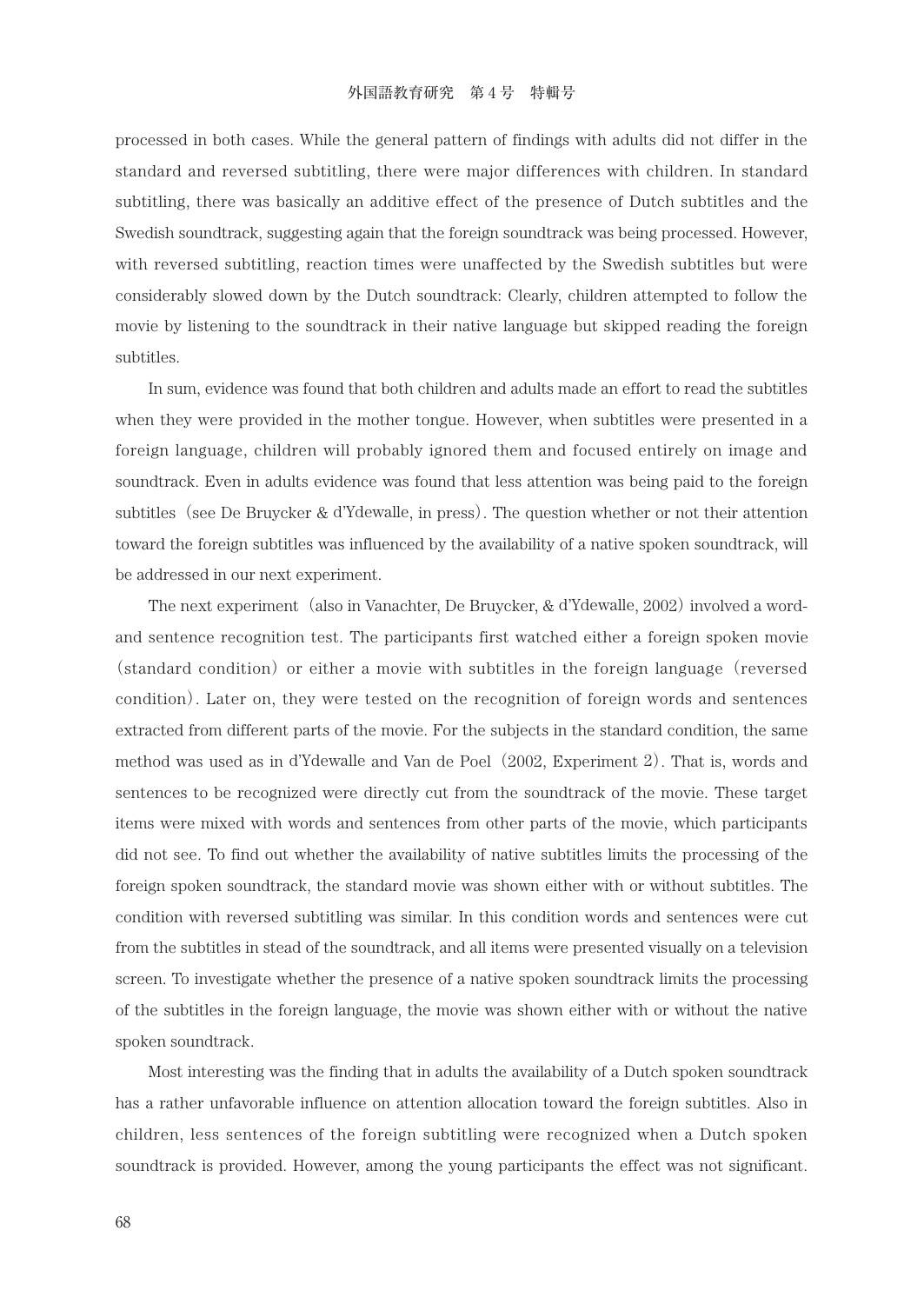Still, it is interesting to mention that children only performed better than chance level in the reversed condition without a Dutch spoken soundtrack available. Thus, it seems that both children and adults showed a tendency to ignore the foreign subtitling when also a Dutch spoken soundtrack was available. This is in agreement with the findings of the eye-movements recording study by De Bruycker and d'Ydewalle (in press). They found that under reversed subtitling conditions less time was spend in the subtitling area then under standard conditions, that less words were fixated in the reversed condition, and that the average time before shifting to the foreign subtitles was significantly longer then the average time before shifting to the native subtitles. However, they only recorded eye movements when both subtitles and soundtrack were available. Given our own results, eye movements recording when watching a movie with only foreign subtitles available, and no native soundtrack, might yield different results.

In contrast with the findings of d'Ydewalle and Van de Poel(2002, Experiment 2), we did not observe an effect of the availability of Dutch in the standard condition. In their experiment Grade 4 children performed worse on the word recognition test when the native language was made available in the subtitles. In the new experiment, children never performed better then chance level in the standard condition. This might be due to a lack of familiarity with the foreign language we used. In d'Ydewalle and Van de Poel(2002) the movie contained a German spoken soundtrack. German is obviously more similar to Dutch and also sounds more familiar to us then the Swedish language. Recognizing spoken words and sentences in such an unfamiliar language might just be too hard for children.

Adults performed significantly better then children in the standard condition. As in d' Ydewalle and Van de Poel (2002), their performance was not influenced by the presence of native subtitles. In contrast to children, who showed an overall poor performance, they seemed to posses a mental processing capacity that required them to attend both information channels, at least partly or alternatively.

#### **INCIDENTAL FOREIGN GRAMMAR ACQUISITION**

With the next two experiments we wanted to investigate under which circumstances foreign language acquisition is most likely to occur, and whether or not children are in advantage when it comes to acquiring a foreign language in such an informal way as watching a television program (Van Lommel & d'Ydewalle, 2002). The two experiments examined the acquisition of morphology in particular when no reference was made to an upcoming language test(i. e., incidental learning). Mastering a foreign language implies the acquisition of the grammar, beyond the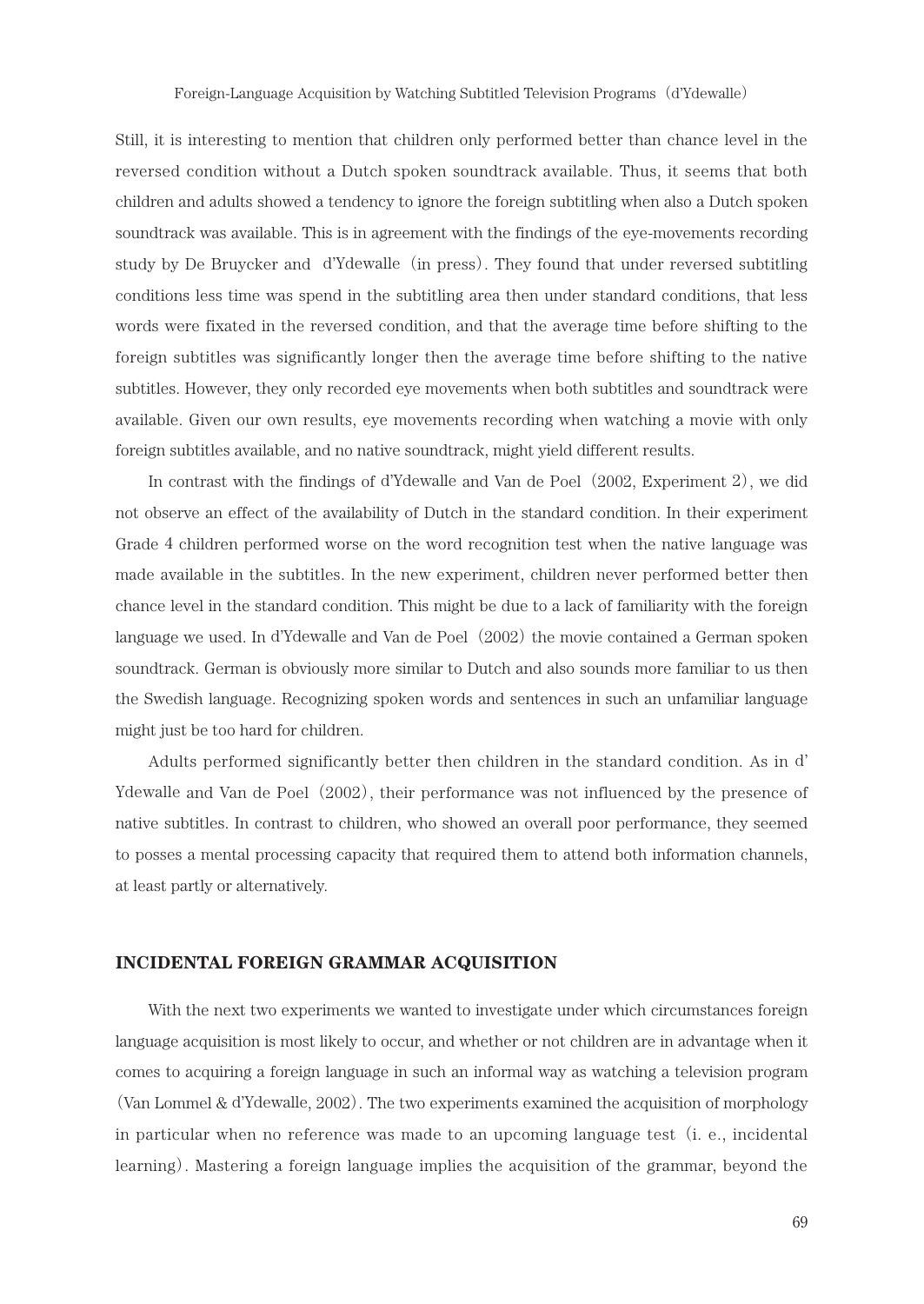# 外国語教育研究 第4号 特輯号

vocabulary. Contrary to vocabulary acquisition, our previous studies(d'Ydewalle & Pavakanun, 1997; d'Ydewalle & Van de Poel, 1999; Van Dyck, 1997) failed to detect clear grammar acquisition. The experiments typically involved a 3 x 3 design, with two independent variables. The first independent variable was the language of the subtitles: subtitles in the foreign language or in the native language, or no subtitles. Similarly, the language in the soundtrack was a foreign language or the native language, or there was no soundtrack. After showing the movie in one of the nine conditions, a language test followed. To assess grammar acquisition, performance in conditions with the foreign language either in the subtitles or in the soundtrack (or both) was compared with performance in conditions where the foreign language had not been presented. Accordingly, the control conditions also received the movie(without the foreign language), potentially inflating the performance level simply by guessing the accurate answers from the content of the movie. In order to assess the amount of incidental learning of the rules, both experiments of Van Lommel & d'Ydewalle, 2002) included a condition with no movie.

Some participants in the second experiment (intentional learning condition) were explicitly instructed to draw attention to the foreign-language soundtrack and to the endings of the words especially, in order to search in what way a movie could help in acquiring the grammar of the foreign language.

The beneficial nature of explicit language learning is a matter of dispute. Ellis and Laporte (1997) distinguished implicit learning and explicit-selective learning, the former proceeding incidentally and unconsciously, and the latter intentionally and consciously through searching for hidden rules in the data. The several versions of the ACT model (for its most recent version, see Anderson, 1993; Anderson & Lebiere, 1998) imply a strong interface between implicit and explicit knowledge: Implicit knowledge originates in explicit knowledge; therefore, explicit learning is of great importance in acquiring cognitive skills such as language. Krashen (1983) introduced a distinction between the Monitor and the monitor, leading to language learning and acquisition respectively. The Monitor and its language learning are being evoked by the formal setting of explicit instruction, resulting in explicit knowledge of the language rules. True language competence, on the other hand, is obtained through language acquisition by the monitor, activated by naturalistic and informal exposure, and producing implicit knowledge. The learned and the acquired systems coexist strictly independently (non-interface), without the implicit knowledge emerging from explicit knowledge. Explicit learning thus has a rather small impact on competence. Even if explicit knowledge does not transform into implicit knowledge, it can be of great help in language acquisition by providing opportunities for implicit learning. Pienemann (1989, 1998a, 1998b, 1998c) acknowledged the importance of explicit learning, provided that the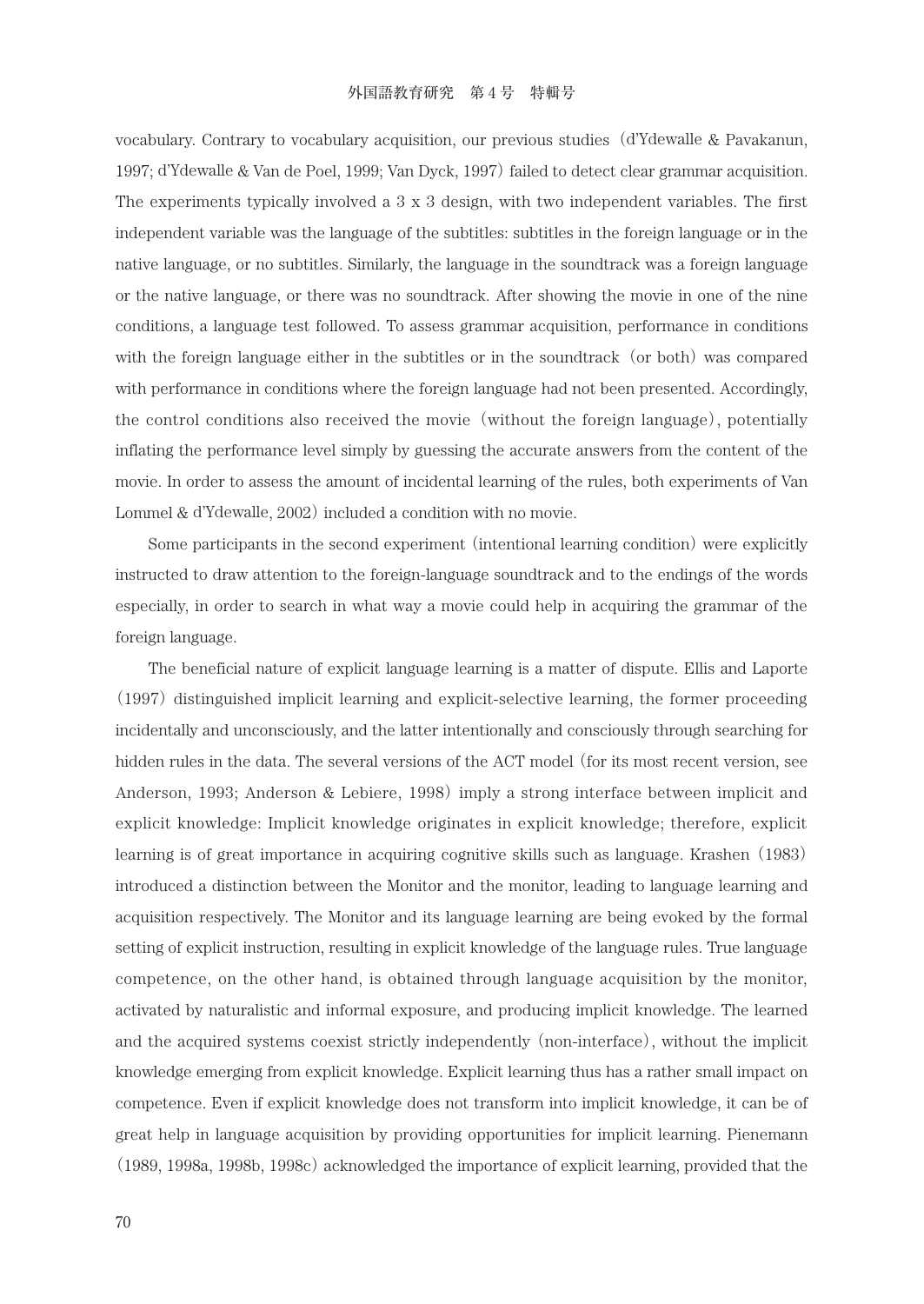grammatical and computational complexities to be learned don't exceed the limited capacity of the human mind.

Advance knowledge of the rules may also contribute to subsequent acquisition of similar but not-given rules. This would be consistent with the ACT's assumption of implicit and explicit knowledge to be interwoven. The process of skill acquisition as transforming explicit knowledge into optimized implicit knowledge may enhance ensuing acquisition of related skills. The facilitation could however be limited by a variety of factors such as the complexity of the to-beacquired structures (Hulstijn & de Graaff, 1994; Pienemann, 1998a, 1998b, 1998c). However, the more extreme non-interface viewpoint (Krashen, 1983) dismisses any interface between implicit and explicit knowledge and excludes explicit advance knowledge to influence subsequent implicit learning. To evaluate empirically the two theoretical positions, half of the participants in both experiments of the present study will receive the foreign-language rules in advance, and the foreign-language test items will include items on the rules as presented in advance as well as items on not-given rules but to be discovered in the language as presented in the movie.

As to age differences in second-language acquisition, Lenneberg (1967) and Krashen (1975), for example, referred to a critical period for second-language acquisition, analogous to the original notion of a critical period for first-language acquisition: Given an informal context, children are outperforming adults in acquiring a foreign language. Although extensive evidence in favor of a critical period for second language acquisition has been reported (for an overview, see Harley & Wang, 1997; Skehan, 1998), the evidence remains yet disputed and inconclusive (Bialystok & Hakuta, 1999; Bialystok & Miller, 1999). Furthermore, a variety of theories bypasses any reference to a critical period by explaining critical age differences through cognitive factors (e.g., McLaughlin, 1981), affective and attitudinal factors (e.g., Lambert, Gardner, Olton, & Tunstall, 1972), or both (Krashen, 1983).

A critical period advantage is predicted to occur only in an informal context. All our former studies of foreign-language acquisition through subtitled television programs involved the informal language presentation (the movie). Whereas our previous studies (d'Ydewalle & Pavakanun, 1995; d'Ydewalle & Van de Poel, 1999) failed to detect children outperforming adults in incidental vocabulary learning, the critical period advantage may emerge when the test is focused on the grammar.

The greater cognitive development of adults calls for the opposite expectation. Most theories expect adults to take more advantage of explicit instruction, as compared to children. According to Krashen (1983), the better developed Monitor would make adults better language learners, whereas children are better equipped for the informal context's language. Several critical period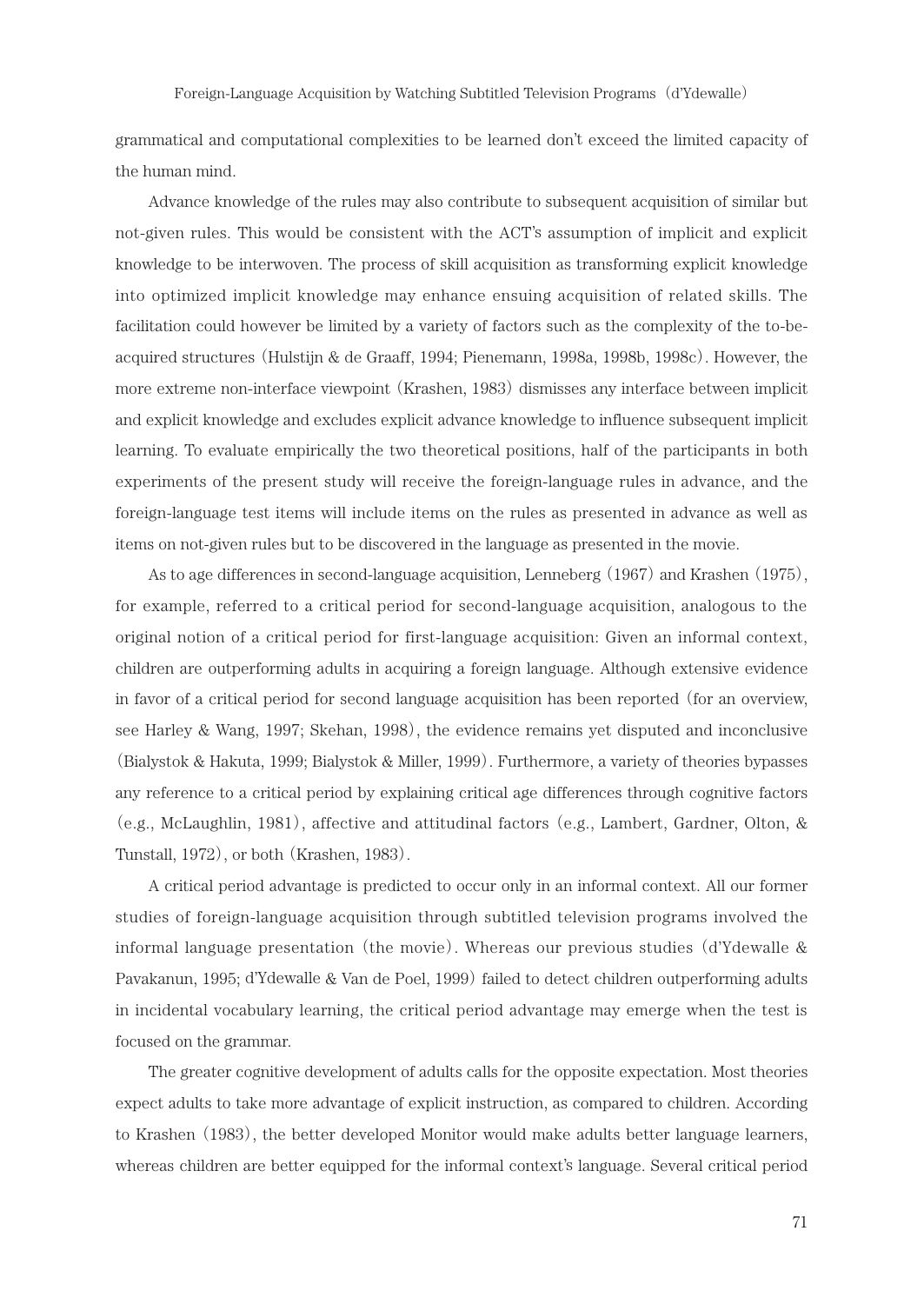theorists restricted the children's head start on adults to a naturalistic context, causing adults to excel children in explicit instruction (Lamendella, 1977; Patkowski, 1980; Singleton, 1995). Cognitive approaches also lead to the same considerations (McLaughlin, 1981; Skehan, 1998). Anderson (1987), however, generalized the explicit-to-implicit learning theory to child development without expressing a disadvantage of children.

Accordingly, we expected a better performance of the younger children in the incidental condition; however, older children beyond the critical period (i.e., beyond about 12 years) will show superior language learning when the rules were presented in advance and particularly when intentional instructions to learn were provided.

Experiment 1 investigated whether grammar rules of a foreign language were acquired through watching a subtitled movie. To increase the likelihood of obtaining evidence on grammar acquisition, reversed subtitling (native language in soundtrack; foreign language in subtitles) was used: Preceding studies showed more vocabulary acquisition with reversed than with standard subtitling. The artificial language Esperanto, known for its simplicity and small number of rules and irregularities, served as foreign language. To test for true rule acquisition instead of simply remembering the sentences from the movie, the grammar test comprised old items that appeared in the movie as well as new items that did not appear in the movie but were examples of the same rule. More acquisition was expected with younger than with older children. For half of the participants, the rules were explicitly given the day before watching the movie.

Experiment 1 hardly showed any direct rule/grammar acquisition following the presentation of a movie. The better performance on old items after watching the movie could simply due to a literal recollection of the sentences as presented in the movie. Moreover, the rule/grammar acquisition due to movie presentation was only marginally significant among the children that had previously received the rules; the same effect could not be observed among the older children, perhaps due to a ceiling of their performance level.

Experiment 2 sought to further clarify the reliability of the age difference. While Experiment 1 demonstrated a strong beneficial effect of the advance presentation of the rules in a incidental learning context, Experiment 2 manipulated the instructions at the onset of the movie presentation: The instructions for half of the participants told to look for rules as applied in the movie while no reference to the rules was made for the other participants. Also, test items included items that applied the rules as presented in advance to half of the participants as well as items that represent rules which had not yet been introduced. Finally, we abandoned the reversed subtitling presentation and used standard subtitling (Esperanto in the soundtrack and the native language in the subtitle), in order to approach more a real-life situation.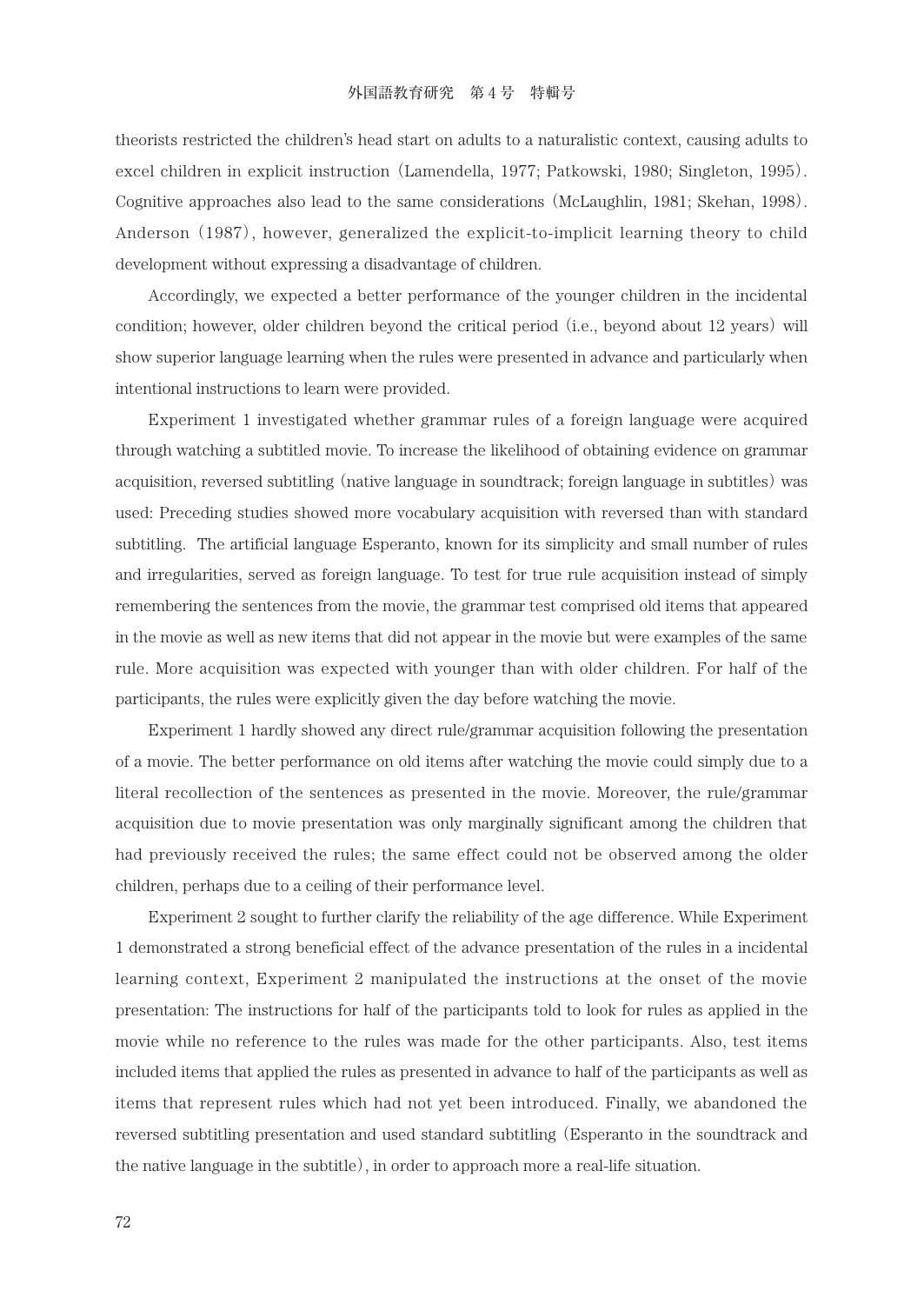While there was reversed subtitling (foreign language in the subtitle) in Experiment 1 and standard subtitling (foreign language in soundtrack) in Experiment 2, the same basic findings were obtained in the two experiments: no rule acquisition through the movie only, and a strong effect of advance rule presentation, particularly among the older children.

Our preceding studies did not reveal incidental grammar acquisition after watching a foreign subtitled movie. However, those studies could be criticized by a number of shortcomings in the design of the experiments. The two present experiments contained a number of design improvements, as for example including control conditions without a movie as well as inserting in the acquisition assessment old and new items (old items literally were given in the movie while the new items implied applying the rules in examples which were not presented in the movie). Notwithstanding the improvements, simply watching the movie did not lead to an incidental acquisition of the rules in the two experiments.

In Experiment 1, two findings could be interpreted as some evidence in favor of rule acquisition by watching a movie. First, performance of the primary school children improved slightly more after having watched the movie than without movie when the rules were presented in advance. However, the effect was only marginally significant, and did not show up in the comparable conditions of Experiment 2. Second, the young and older children were clearly better on the old items (items which were included in the movie) after receiving the movie. However, a similar effect did not emerge in the new items, suggesting that the participants did acquire vocabulary by watching the movie, causing a better performance on the old items of which the correct answer had literally appeared in the movie: The better performance on the old items was simply due to remembering literally what was presented in the subtitles of the movie and was not based on applying the rules. The correct answers on the new items had not appeared in the movie and thus required the use of induced grammar rules but no increase in performance on the new items was detected.

Experiment 2 displayed more clear-cut results about rule acquisition with a movie. All performance averages in conditions without advance rule presentation were at, or close to chance level, either with or without movie presentation. When the rules were presented in advance (explicit rules), performance on items where the explicit rules were to be applied was best when no movie had been watched.

In both experiments, performance improved considerably when the rules were presented in advance. The improvement was equally strong with the old and new items (there was no significant interaction between the nature of the items and advance rule presentation; in both experiments,  $F < 1$ ). This means that presenting explicitly the rules in advance affected not only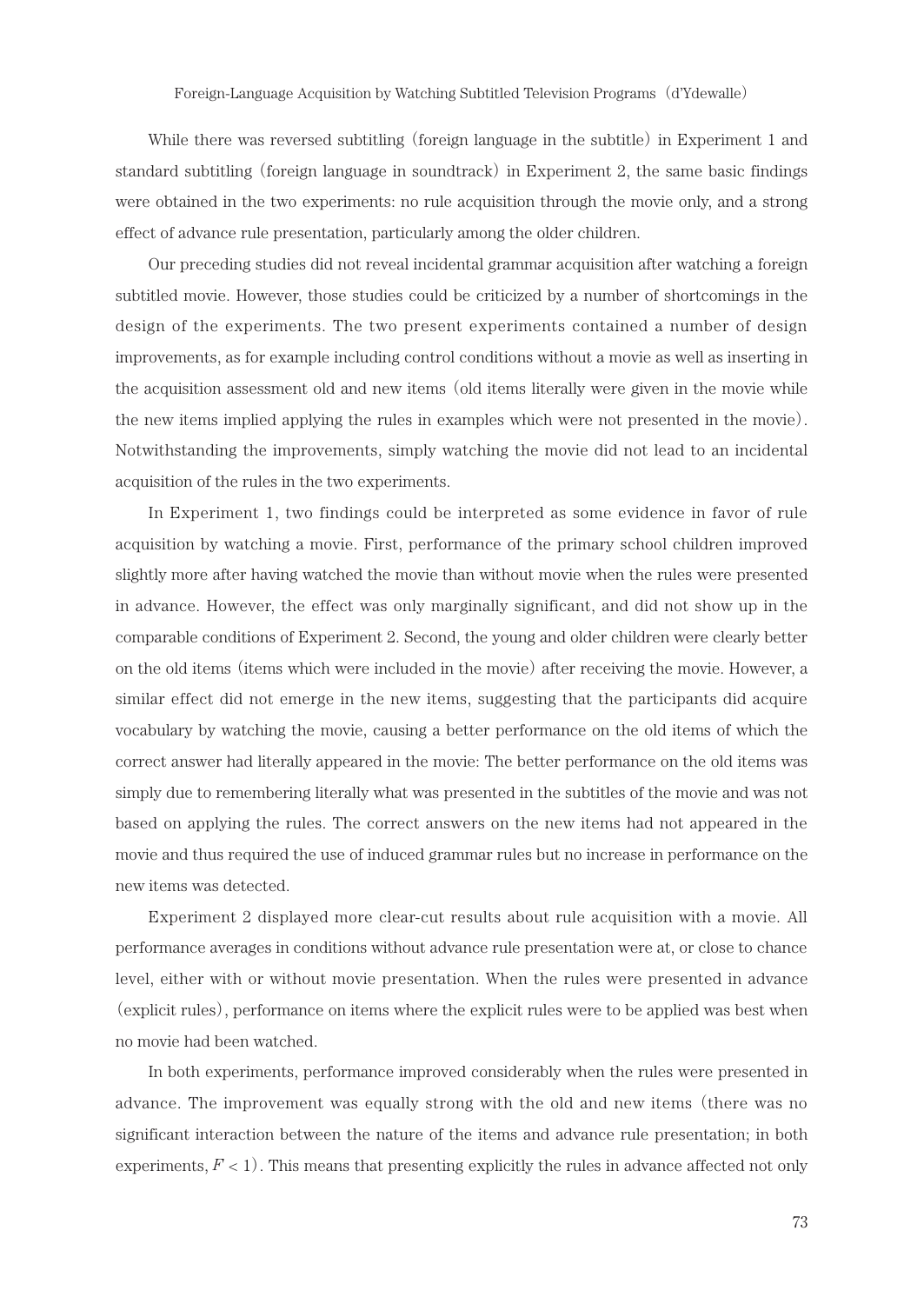correct choices on items which appeared in the movie (old items) but also allowed applying those rules on new items; clearly, the explicit rules were acquired at a level allowing also their application on new cases.

According to a strong interface view (e.g., Anderson, 1993; Anderson & Lebiere, 1998), explicit learning is of great importance in further acquiring new, implicit rules. In Experiment 2, there was no such evidence: Performance on items where implicit rules were to be applied was at chance level without advance (explicit) rule presentation; with advance (explicit) rule presentation, performance on the same "implicit" items remained at chance level.

We predicted a superior performance of the younger children in the incidental condition; however, older children beyond the critical period (i.e., beyond about 12 years) were to show better language learning when the rules were presented in advance and particularly when intentional instructions to learn were provided. Only one part of the predictions was confirmed in both experiments: Advance rule presentation was clearly more beneficial among the older children than among the younger children. Separate analyses of variance on the incidental conditions in both experiments failed to show the predicted better performance of the younger children; similarly, an analysis of variance on the data of the intentional condition of Experiment 2 showed no better performance of the older children.

Grammar, contrary to vocabulary, may be too complicated to acquire from a rather short movie presentation. Pienemann (1989, 1998a, 1998b, 1998c) pointed out that large mental or grammatical complexity could prevent rules from being learned through simple presentation of the language. Upheld attention and sufficient motivation are necessary and basic ingredients for foreign-language grammar learning to occur, even in real-life situations (Harding & Riley, 1986). According to Reber (1976, 1989; Reber, Kassin, Lewis, & Cantor, 1980), the most appropriate instructions for more complex and non-salient rules would be incidental, but intentional for less complex and salient rules. Moreover, acquiring less salient rules incidentally could require exercise instead of merely observation (Berry, 1991). Possibly, a sequence of several movies, spread over a longer period of time, could solve both problems and provide conclusive evidence that vocabulary acquisition due to subtitled television programs is supplemented with grammar acquisition.

#### **REFERENCES**

Anderson, J. R. (1987). Skill acquisition: Compilation of weak-method problem solving solutions. *Psychological Review, 94*, 192–210.

Anderson, J. R. (1993). *Rules of the mind*. Mahwah, NJ: Erlbaum.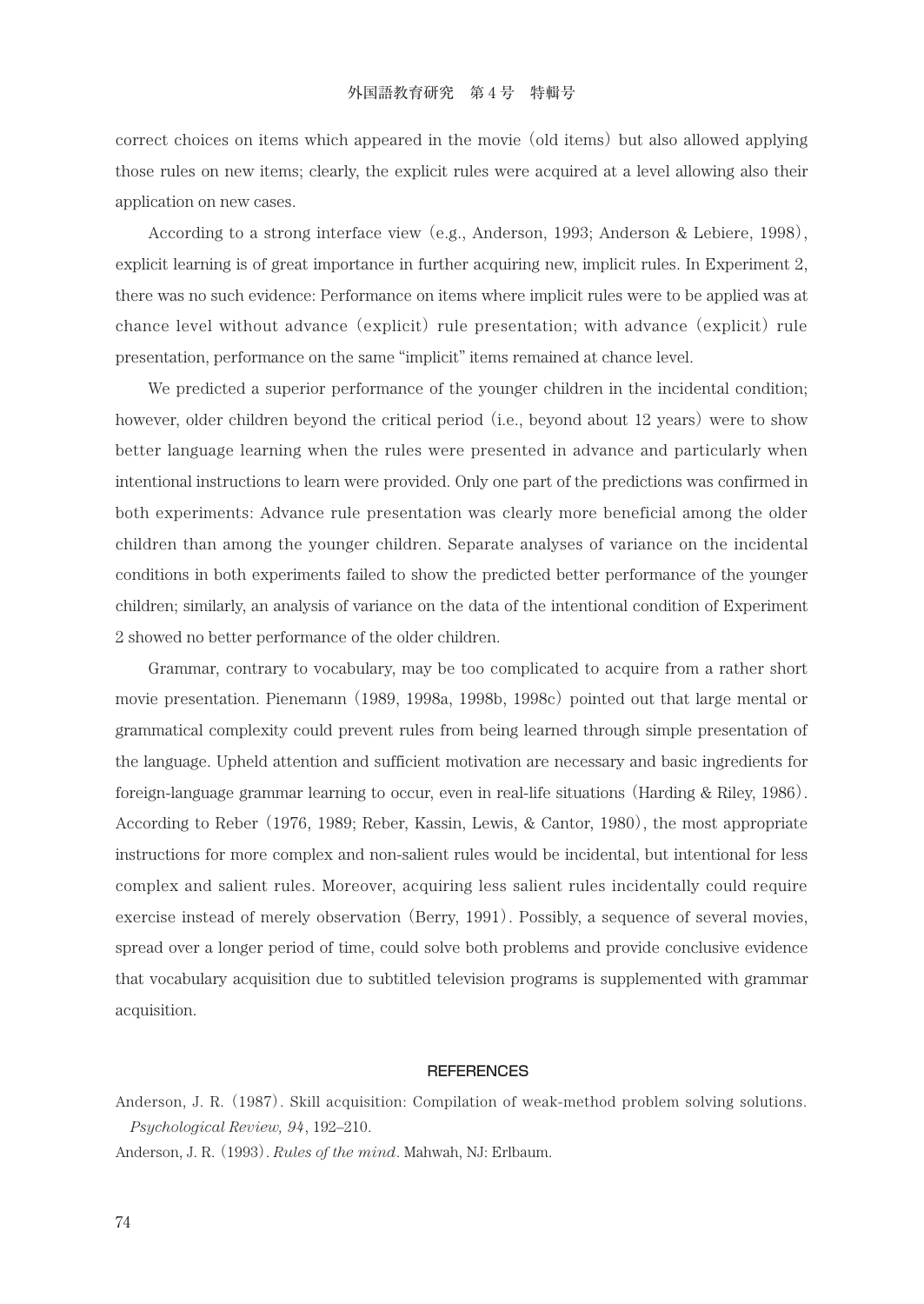Foreign-Language Acquisition by Watching Subtitled Television Programs(d'Ydewalle)

- Anderson, J. R., & Lebiere, C. (Eds.). (1998). *The atomic components of thought*. Mahwah, NJ: Erlbaum.
- Berry, D. C. (1991). The role of action in implicit learning. *Quarterly Journal of Experimental Psychology, 43A,* 881‒906.
- Bialystok, E., & Hakuta, K. (1999). Confounded age: Linguistic and cognitive factors in age differences for second language acquisition. In D. Birdsong (Ed.), *Second language acquisition and the Critical Period Hypothesis: Second language acquisition research* (pp. 161–181). Mahwah, NJ: Erlbaum.
- Bialystok, E., & Miller, B. (1999). The problem of age in second language acquisition: Influences from language, structure, and task. *Bilingualism*, 2, 127-145.
- De Bruycker, W., & d'Ydewalle, G. (in press). Reading native and foreign language television subtitles in children and adults. In J. Hyona, R. Radach, & H. Deubel (Eds.), *The mind's eyes: Cognitive and applied aspects of eye movements.* Oxford, UK: Elsevier Science.
- d'Ydewalle, G., & Gielen, I. (1992). Attention allocation with overlapping sound, image, and text. In K. Rayner (Ed.), *Eye movements and visual cognition: Scene perception and reading* (pp. 415–427). New York: Springer-Verlag.
- d'Ydewalle, G., Muylle, P., & Van Rensbergen, J. (1985). Attention shifts in partially redundant information situations. In R. Groner, G. W. McConkie & C. Menz (Eds.), *Eye movements and human information processing* (pp. 375–384). Amsterdam: Elsevier Science Publishers B.V. (North– Holland).
- d'Ydewalle, G., & Pavakanun, U. (1995). Acquisition of a second/foreign language by viewing a television program. In P. Winterhoff-Spurk (Ed.), *Psychology of media in Europe: The state of the art* – *perspectives for the future* (pp. 51–64). Opladen, Germany: Westdeutscher Verlag GmbH.
- d'Ydewalle, G., & Pavakanun, U. (1997). Could enjoying a movie lead to language acquisition? In P. Winterhoff-Spurk & T. Van der Voort (Eds.), *New horizons in media psychology* (pp. 145–155). Opladen, Germany: Westdeutscher Verlag GmbH.
- d'Ydewalle, G., Praet, C., Verfaillie, K., & Van Rensbergen, J. (1991). Watching subtitled television: Automatic reading behavior. *Communication Research*, 18, 650-666.
- d'Ydewalle, G., & Van de Poel, M. (1999). Incidental foreign-language acquisition by children watching subtitled television programs. *Journal of Psycholinguistic Research*, 28, 227-244.
- d'Ydewalle, G., & Van de Poel, M. (2001). *Do children listen to the spoken foreign language while watching subtitled television programs*? Manuscript in preparation.
- d'Ydewalle, G., & Van Rensbergen, J.  $(1989)$ . Developmental studies of text-picture interactions in the perception of animated cartoons with text. In H. Mandl & J. R. Levin (Eds.), *Knowledge acquisition from text and pictures* (pp. 233–248). Amsterdam: Elsevier Science Publishers B.V. (North–Holland).
- d'Ydewalle, G., Van Rensbergen, J., & Pollet, J. (1987). Reading a message when the same message is available auditorily in another language: The case of subtitling. In J. K. O'Regan & A. Lévy-Schoen (Eds.), *Eye movements: From physiology to cognition*(pp. 313‒321). Amsterdam: Elsevier Science Publishers B.V. (North-Holland).
- d'Ydewalle, G., Warlop, L., & Van Rensbergen, J. (1989). Television and attention: Differences between young and older adults in the division of attention over different sources of TV information. Medienpsychologie: Zeitschrift für Individual‒ und *Massenkommunikation, 1,* 42‒57.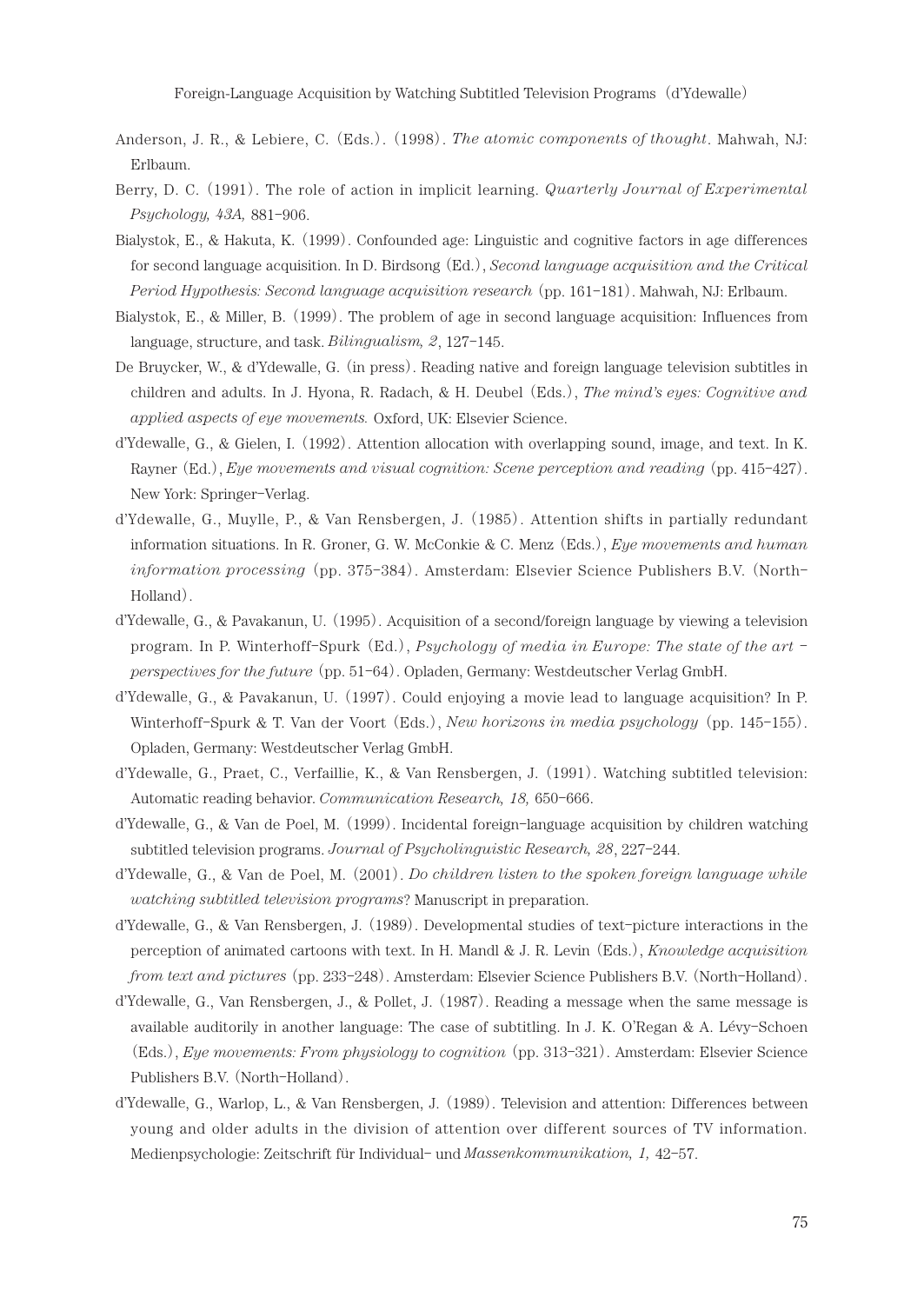# 外国語教育研究 第4号 特輯号

- Ellis, N. C., & Laporte, N. (1997). Contexts of acquisition: Effects of formal instruction and naturalistic exposure on second language acquisition. In A. M. B. de Groot & J. F. Kroll (Eds.), *Tutorials in bilingualism: Psycholinguistic perspective*s (pp. 19‒51). Mahwah, NJ: Erlbaum.
- Ervin–Tripp, S. M.  $(1981)$ . Social process in first– and second–language learning. In H. Winitz  $(Ed.)$ , *Native language and foreign language acquisition* (Vol.379, pp.33–47). New York: The New York Academy of Sciences.
- Harding, E., & Riley, P. (1986). *The bilingual family: A handbook for parents*. Cambridge, MA: Cambridge University Press.
- Harley, B., & Wang, W. (1997). The critical period hypothesis: Where are we now? In A. M. B. de Groot & J. F. Kroll (Eds.), *Tutorials in bilingualism. Psycholinguistic perspectives* (pp. 19‒51). Mahwah, NJ: Erlbaum.
- Holobow, N. E., Lambert, W. E., Sayegh, L. (1984). Pairing script and dialogue combinations that show promise for second or foreign language learning. *Language Learning, 34,* 59‒76.
- Hulstijn, J. H., & de Graaff, R. (1994). Under what conditions does explicit knowledge of a second language facilitate the acquisition of implicit knowledge: A research proposal. In J. H. Hulstijn & R. Schmidt (Eds.), *Consciousness in second language learning*(pp. 11‒26). Aila Review 11. Amsterdam: Aila Amsterdam.
- Krashen, S. D. (1975). The development of cerebral dominance and language learning: More new evidence. In D. P. Dato (Ed.), *Developmental psycholinguistics: Theory and applications* (pp. 179– 192). Washington, DC: Georgetown University Press.
- Krashen, S. D. (1983). *Second language acquisition and second language learning.* Oxford: Pergamon.
- Lambert, W. E., Boehler, I., & Sidoti, N. (1981). Choosing the languages of subtitles and spoken dialogues for media presentations: Implications for second language education. *Applied Psycholinguistics, 2,*  133‒148.
- Lambert, W. E., Gardner, R. C., Olton, R., & Tunstall, K. (1970). A study of the roles of attitudes and motivation in second-language learning. In J. A. Fishman (Ed.), *Readings in the sociology of language* (pp. 473‒491). The Hague: Mouton.
- Lambert, W. E., & Holobow, N. E. (1984). Combinations of printed script and spoken dialogue that show promise for students of a foreign language. *Canadian Journal of Behavioral Science/Revue Canadienne des Sciences du Comportement, 16,* 1‒11.
- Lambert, W. E., & Klineberg, O. (1967). *Children's views of foreign peoples: A cross national study*. New York: Appleton.
- Lamendella, J. T. (1977). General principles of neurofunctional organization and their manifestation in primary and nonprimary language acquisition. *Language Learning, 27*, 155-196.
- Larsen, D. N., & Smalley, W. A. (1972). *Becoming bilingual: A guide to language learning.* New Canadian, CT: Practical Anthropology.
- Lenneberg, E. H. (1967). *Biological foundations of language.* New York: Wiley.
- McLaughlin, B. (1981). Differences and similarities between first- and second-language learning. In H. Winitz (Ed.), *Native language and foreign language acquisition* (Vol. 379, pp.23–32). New York: The New York Academy of sciences.